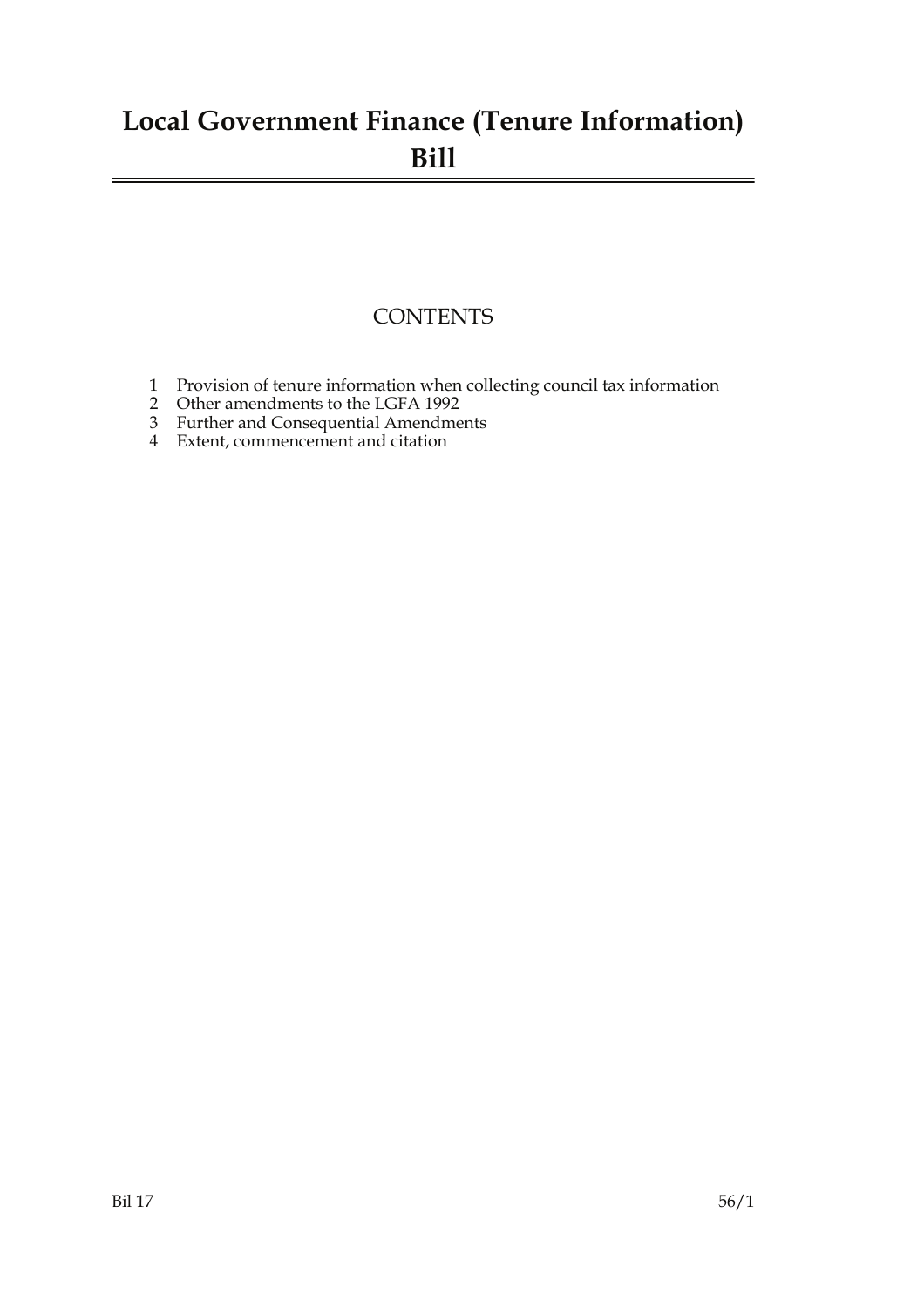# A **BILL** TO

Amend the Local Government Finance Act 1992 to make provision for collecting information about tenure and the details of private landlords; and for connected purposes.

E IT ENACTED by the Queen's most Excellent Majesty, by and with the advice and consent of the Lords Spiritual and Temporal, and Commons, in this present Parliament assembled, and by the authority of the same, as follows: - $B<sub>parti</sub>$ 

#### **1 Provision of tenure information when collecting council tax information**

- (1) The Local Government Finance Act 1992 (LGFA 1992) is amended as follows.
- (2) After Section 27 (Information about properties) of the LGFA 1992 insert—

#### **"27A Information about tenure**

- (1) Whenever a billing authority requests or receives council tax information from the resident, owner or managing agent of any dwelling the authority must request the provision by that person of tenure information in respect of the dwelling unless— *5*
	- (a) that person has already given that information to the authority, or
	- (b) the authority already holds that information.
- (2) A person who is subject to a request under sub-section (1) must provide the information to the billing authority in such manner as the authority may request as soon as is practicable and in any event within 21 days of the making of the request; but only insofar as the information is in his possession or under his control.
- (3) A request to a person to provide tenure information may be made by the billing authority by such means as the authority considers appropriate including a verbal request made by or on behalf the authority.
- (4) The billing authority must retain any tenure information which they hold in relation to any dwelling however it was obtained but the

*10*

*15*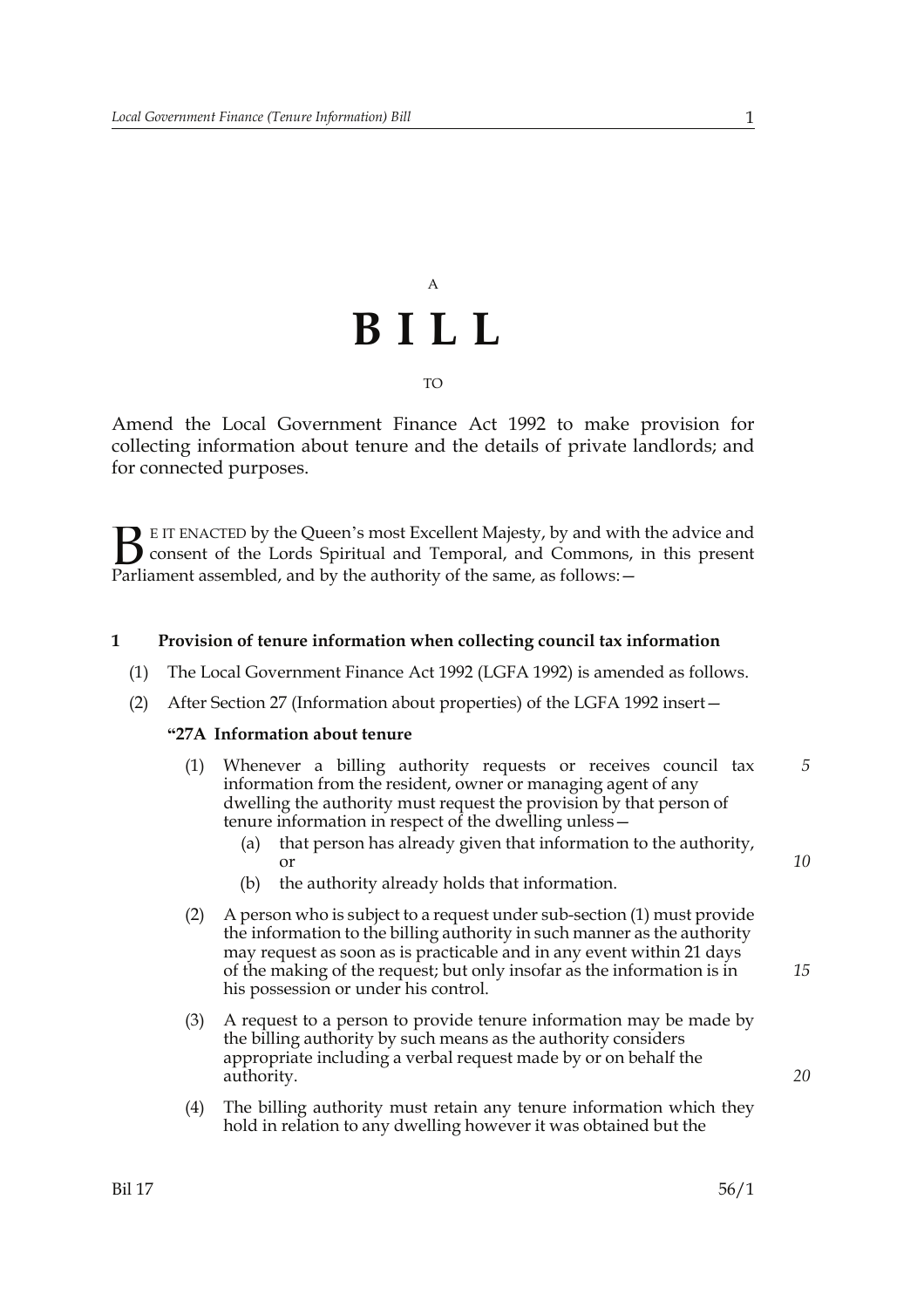authority may destroy or delete that information after the expiry of 12 months from the date when that information ceases to be current.

(5) Unless the information is provided any request under sub-section (1) must be accompanied by a warning that failure to comply may result in the imposition of a financial penalty.

#### **27B Information about tenure: further provisions**

- (1) A request for the provision of tenure information may be made and must be complied with even though the authority requests the provision of that information for other purposes, including but not limited to housing purposes.
- (2) A local authority may use tenure information supplied under this Act for any reasonable and lawful purpose within its duties and responsibilities.
- (3) A person may be requested by a billing authority to supply information under any provision included in regulations under paragraph 2, 3, 9 or 10(2) of Schedule 2 even though such a request is made for a purpose under subsection (2). *15*
- (4) No duty of confidentiality, contractual obligation, nor any provision of the Data Protection Act 1998 shall prevent the supply of tenure information under Section 27A.

#### **27C Definitions**

- (1) In Section 27A, 27B and in this section unless the context otherwise requires—
	- (a) "Council tax information" means
		- information about the person liable to pay Council Tax including any person who is intending to become liable or was formerly liable to pay council tax in respect of the dwelling; *25*
		- (ii) any request made to any resident, owner or managing agent of a dwelling pursuant to any regulation made under paragraphs 2, 3, 9 or 10(2) in Schedule 2;
		- (iii) any notification received by the authority which is required by regulations made under paragraphs 4, 5, 9 or 10(2) in Schedule 2;
		- (iv) any claim or application for any exemption or discount; *35*
		- (v) any claim or application under the billing authority's Council Tax Reduction Scheme made under Section 13A.

#### (b) "Tenure information" means current information regarding—

- (i) the category into which the dwelling falls;
- (ii) if the dwelling is privately rented (but not otherwise) the name and address of the owner of the dwelling, or if this is not known the name and address of the managing agent, if any, of the dwelling.
- (c) The category into which a dwelling falls is one of the following— *45*
	- (i) owner occupied;
	- (ii) social housing;

*10*

*20*

*30*

*40*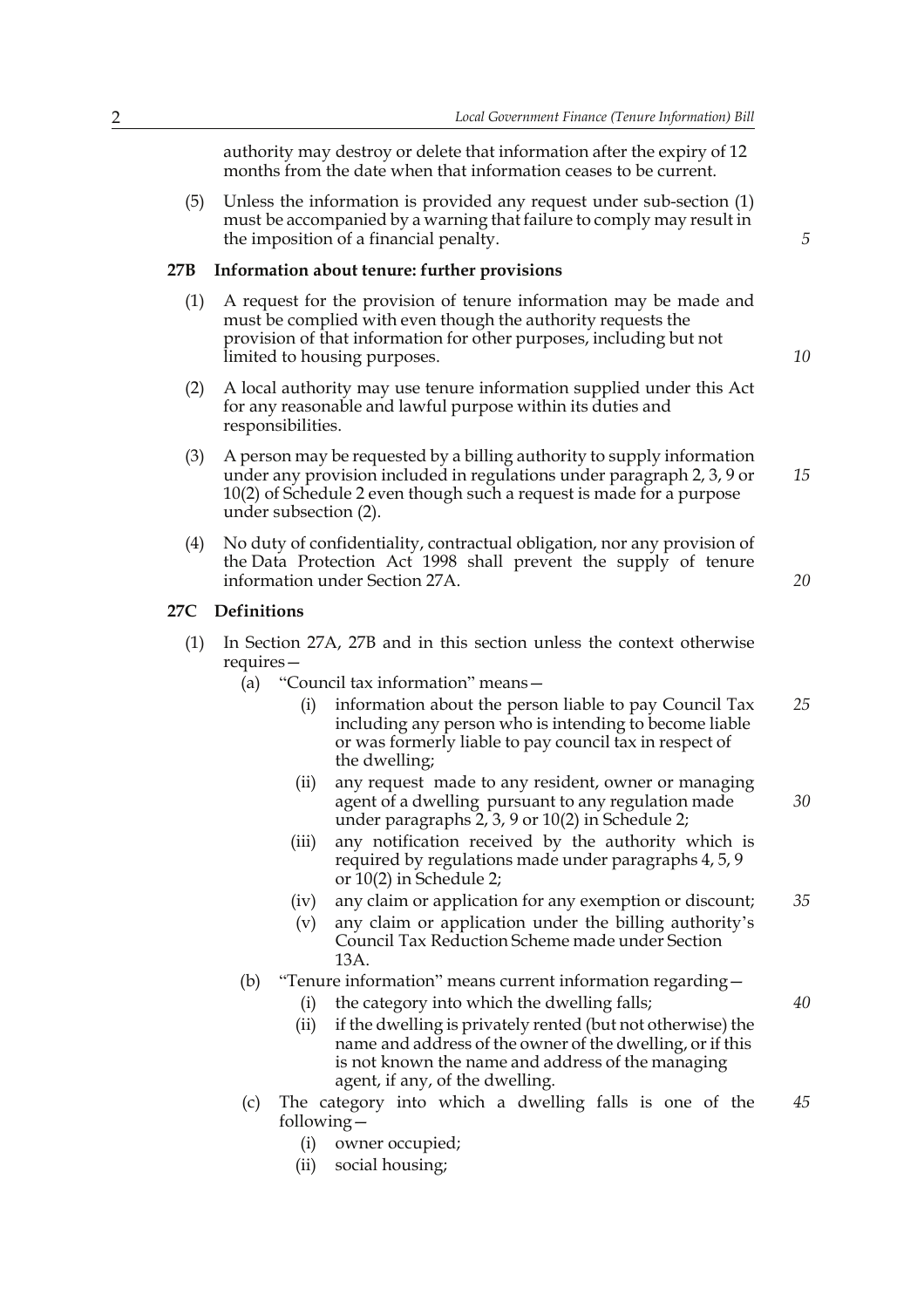(iii) privately rented.

- (d) "Owner occupied" means a dwelling where (i) the person who is a resident in the dwelling is also the owner of the freehold of the dwelling or a leasehold interest in the dwelling which was originally granted for a term of at least 21 years or (ii) the dwelling is unoccupied but such an owner is the last person who was a resident of the dwelling or (iii) the dwelling is unoccupied and it is intended that the next resident of the dwelling will be such an owner.
- (e) "Social housing" means that the dwelling is owned or managed by a local authority (ALMO) or registered provider of social housing. *10*
- (f) "Privately rented" means that the dwelling is a residential dwelling which falls into none of the following categories—
	- (i) owner occupied or shared with the owner;
	- (ii) occupied on a lease for a term in excess of 21 years or shared with a person occupying under such a lease; or
	- (iii) the landlord is a registered social housing provider.
- (g) "Housing purposes" means the exercise of any functions of the local housing authority under any enactment or the obtaining of information which may assist the local housing authority in deciding whether to exercise any of its functions as local housing authority. *20*
- (h) "Managing agent" in relation to a dwelling means any person authorised to arrange lettings of the dwelling.
- (i) "Owner" has the same meaning as in Section 6 [means the immediate landlord to whom rent or other consideration is payable or would be payable if the dwelling were to be let at a rent or for other consideration.
- (2) Where two or more persons are jointly liable for council tax in respect of any dwelling any reference to a resident or person liable for council tax in Section 27A or this Section is to any of them. *30*
- (3) References in relation to a dwelling to a resident, owner or managing agent include a former resident, owner or managing agent, or a person who is an intended resident owner or managing agent or any person who in the opinion of the billing authority is, will be or was a resident, owner or managing agent.

#### **2 Other amendments to the LGFA 1992**

- (1) Schedule 3 (penalties) to the LGFA 1992 is amended as follows—
	- (a) In paragraph 1(1) after the words "any provisions" insert the words "in Section 27A or' *40*
	- (b) In paragraph 1(2) after the words "any provisions" insert the words "in Section 27A or".
- (2) Schedule 4 (enforcement) to LGFA 1992 is amended as follows—
	- (a) In paragraph (1)(1) after the words "any provision" insert the words "in Section 27A or". *45*

*15*

*25*

*35*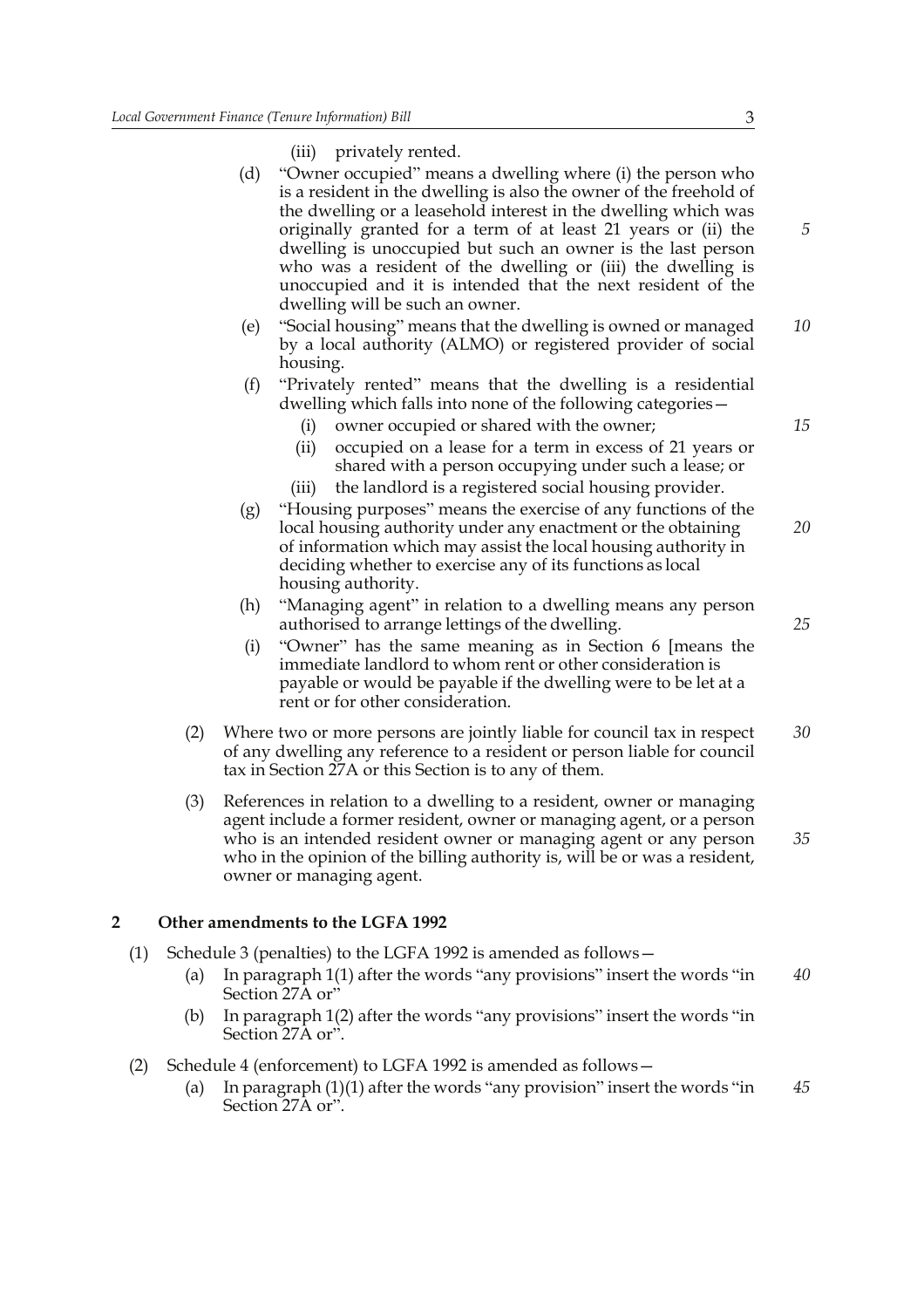### **3 Further and Consequential Amendments**

Paragraph (a) in Section 237(1) of the Housing Act 2004 is amended by the insertion of the words "or for any other function which is exercisable by a housing authority" after the word "premises".

#### **4 Extent, commencement and citation**

- (1) This Act extends to England and Wales.
- (2) This Act comes into force on the day after the day on which it receives Royal Assent.
- (3) This Act may be cited as Local Government Finance (Tenure Information) Act 2016.